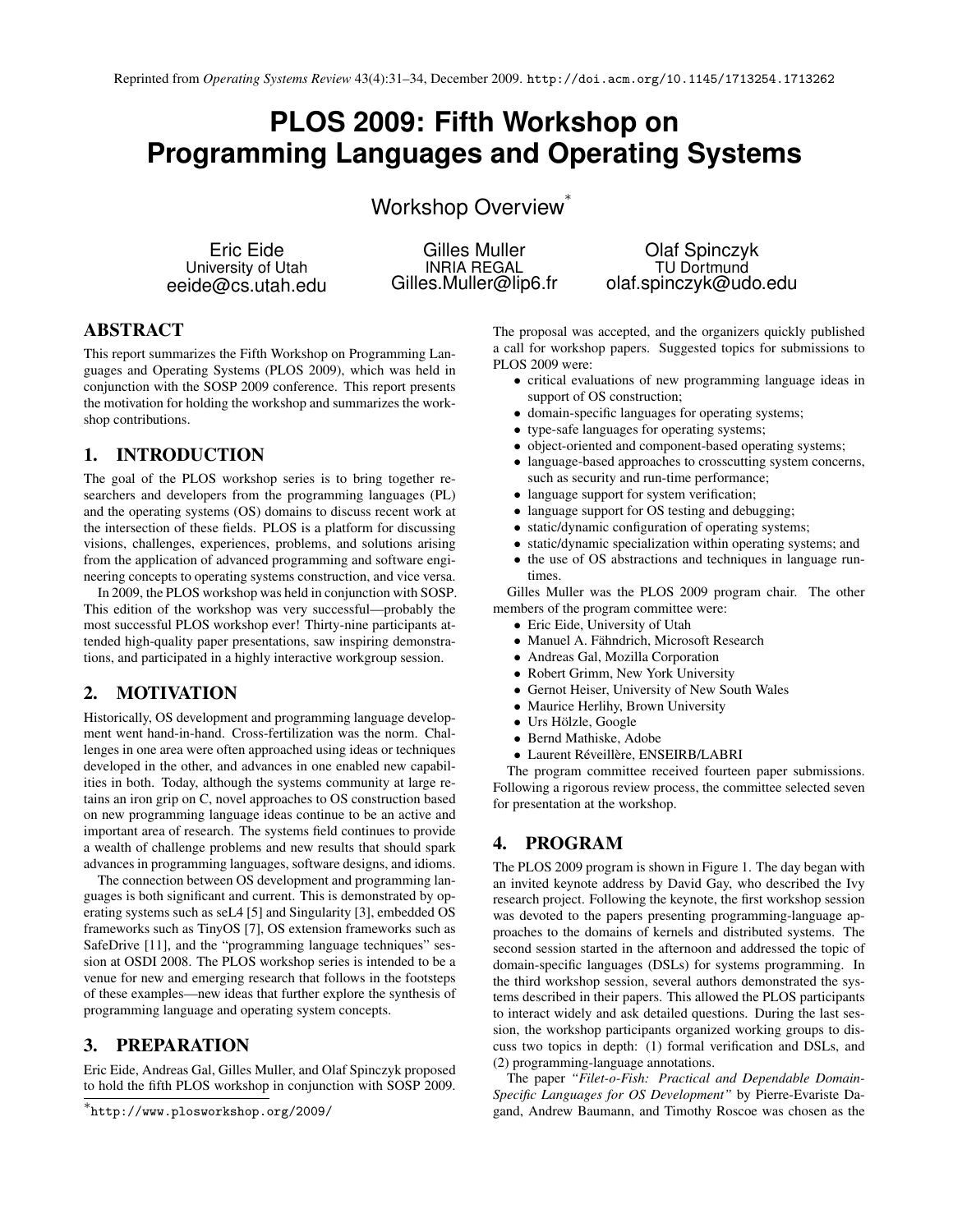• Welcome and Keynote

– Keynote Address: *Ivy: Modernizing C* David Gay (Intel Research Berkeley)

- Session 1: Papers about Kernels and Distributed Systems
	- *Checking Process-Oriented Operating System Behaviour using CSP and Refinement* Frederick R. M. Barnes and Carl G. Ritson (University of Kent)
	- *A Microkernel API for Fine-Grained Decomposition* Sebastian Reichelt, Jan Stoess, and Frank Bellosa (University of Karlsruhe)
	- *Code-Partitioning Gossip* Lonnie Princehouse and Ken Birman (Cornell University)
	- *CatchAndRetry: Extending Exceptions to Handle Distributed System Failures and Recovery* Emre Kıcıman, Benjamin Livshits, and Madanlal Musuvathi (Microsoft Research)
- Session 2: Papers about Domain-Specific Languages
	- *Filet-o-Fish: Practical and Dependable Domain-Specific Languages for OS Development* (Best Paper) Pierre-Evariste Dagand (ENS Cachan-Bretagne), Andrew Baumann, and Timothy Roscoe (ETH Zurich)
	- *KStruct: Preserving Consistency Through C Annotations* Alexander Schmidt, Martin von Löwis, and Andreas Polze (Hasso Plattner Institute at University of Potsdam)
	- *Distributed Data Flow Language for Multi-Party Protocols* Krzysztof Ostrowski, Ken Birman (Cornell University), and Danny Dolev (Hebrew University)
- Session 3: Demonstrations
- Session 4: Working Groups and Wrap Up

#### Figure 1: Workshop Program

best paper of PLOS 2009 by the workshop attendees.

#### 4.1 Keynote

David Gay from Intel Research Berkeley summarized his work toward improving the C programming language. His approach is based on adding annotations to C code—both legacy and new C programs—to help prevent the occurrence of bugs. Three approaches and associated annotation systems have been developed as part of the Ivy research project. The first, embodied in the *Deputy* compiler, seeks to prevent the occurrence of type-safety and memorysafety errors. The second, implemented in *HeapSafe*, is for preventing the problems caused by dangling pointers. The third, implemented in the *SharC* tool, is for the safe sharing of complex data structures in concurrent programs. These approaches have been used to improve the safety of the Linux kernel and TinyOS. The Ivy tools are publicly available at http://ivy.cs.berkeley.edu/.

#### 4.2 Session 1: Kernels & Distributed Systems

Starting the first session, Frederick Barnes from the University of Kent presented a CSP-based approach to kernel development. In this approach, a kernel is built from a set of concurrent processes that communicate through well-defined channels; in addition, these channels can be reconfigured dynamically. The occam-pi programming language allows systems to be implemented using these abstractions. The advantage of Fred's approach is that communications and process composition can be formally verified at compile time. A example kernel, *RMoX*, was developed following these principles and partially verified.

Sebastian Reichelt from the University of Karlsruhe then described an approach for developing a microkernel using fine-grained, isolated components. The motivation for this work is to offer a programming model close to traditional monolithic systems, and at the same time, to support modularity like that found in microkernels. The main advantage of this solution is to permit the reuse of existing systems code with little reengineering. As a demonstration of such reuse, a prototype OS has been built by reusing Linux drivers and the LwIP networking stack.

In the third talk of the session, Lonnie Princehouse from Cornell University presented a promising approach for simplifying the development of gossip protocols. The idea is to describe an overall protocol as a collection of pairwise node-transaction functions, written in Java. A pairwise function describes how the states of two communicating nodes are (atomically) updated by a gossip exchange. A code slicer transforms these functions into the implementations of the gossip initiator and gossip recipient. Proxies and lower-level networking code are generated automatically.

The last talk of the session was given by Ben Livshits from Microsoft Research. He described a set of language extensions for expressing retry-based recovery strategies. When an operation in a distributed system fails, it is often possible and useful for the system to recover by simply retrying the operation. Ben presented a set of language constructs for describing retry strategies in a concise manner. With these new constructs, a block of code can be retried several times, possibly with a modified environment each time. Retries can also be delayed until some additional condition is satisfied. Using several realistic examples from Facebook, Ben described uses of his retry mechanisms to cope with failures.

#### 4.3 Session 2: Domain-Specific Languages

The afternoon paper session was devoted to domain-specific languages and their uses in implementing operating systems.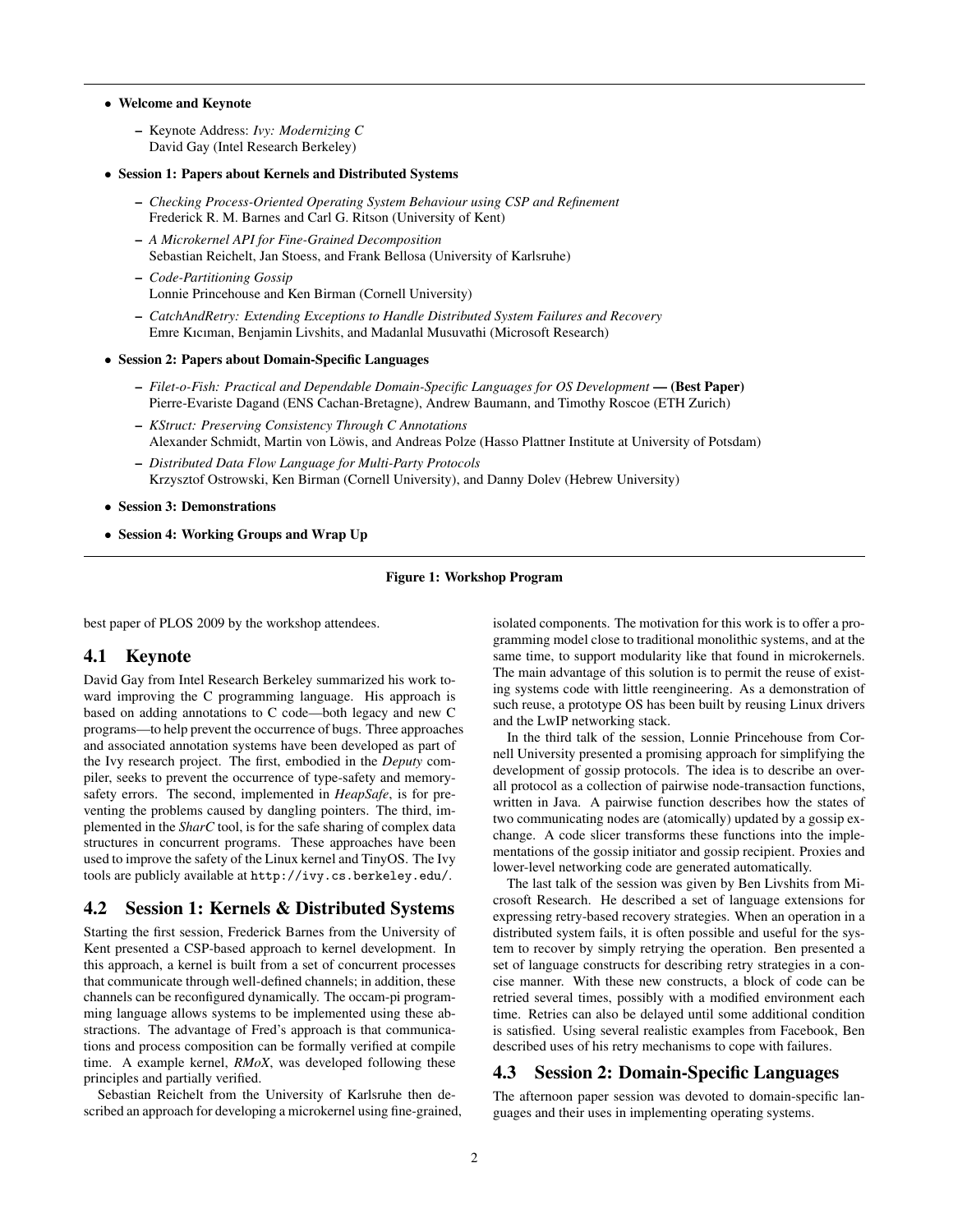Pierre-Evariste Dagand from ENS Cachan-Bretagne described *Filet-o-Fish*, an approach to simplifying the implementation of DSLs. Filet-o-Fish supports both the specification of the semantics and the generation of C code in the back end of the compiler. Filet-o-Fish is a first step toward a verified DSL compiler. It has been developed in the context of the Barrelfish operating system [1].

Alexander Schmidt then presented *KStruct*, an annotation-based language for the consistent monitoring of data structures. The language is based on notations already introduced in Microsoft Windows for declaring lock behavior. KStruct annotations are used at compile time to generate monitoring code. At run time, the monitors access data while masking unwanted intermediate state.

The last talk was given by Krzysztof Ostrowski from Cornell, who presented a novel object-oriented model for defining the semantics of distributed multi-party protocols. Multi-party protocols including ones for leader election, distributed locks, and reliable multicast—are commonly used in peer-to-peer systems. Krzysztof introduced the concept of a *distributed flow*, which captures highlevel protocol semantics concisely. The notion of a distributed flow can reduce coding burden, support reasoning about the protocol behavior, and provide a high degree of architectural flexibility.

#### 4.4 Demonstration Session

Following the paper presentations, the PLOS attendees turned their attention to demonstrations. Four of the systems described in the paper presentations were demonstrated during the workshop. Fred Barnes presented the RMoX operating system running on a laptop and on two embedded platforms. At the same time, Sebastian Reichelt demonstrated tools for working with the microkernel architecture and components that he had described during his talk. Pierre-Evariste Dagand demonstrated Filet-o-Fish. Finally, Krzysztof Ostrowski presented his distributed data flow language.

#### 4.5 Working Group: DSLs and Verification

Following the demonstrations, the workshop participants organized themselves into two working groups to focus in-depth on topics that had emerged during the workshop. The first working group discussed the relationship between domain-specific languages and the formal verification of operating systems. The paragraphs below summarize some of the ideas that came from this working group.

Translation validation for dependable DSLs. For Filet-o-Fish to be truly dependable, it would need to be formalized in a theorem prover. The Agda functional language [10] is being seriously considered for this purpose. Using Agda, the functional semantics of Filet-o-Fish would not consist of Haskell functions, which cannot be formally reasoned about, but mathematical objects, which could be formally manipulated. It has been commonly agreed that this objective could be achieved with relative ease.

After seL4, what's next? Although the verification of seL4 is finished [5], the seL4 developers have mentioned some interesting research issues and directions they are considering. For example, they are using DSLs to automate repetitive tasks and derive a correctness proof of the generated code. Moreover, an important issue remains: determining the trusted computing base (TCB) and ensuring its correctness. Beyond the TCB, isolating or restricting the interaction between components executing on top of the kernel is also a challenging problem.

Measuring operating-system dependability. Although the verification of systems code is flourishing, the community lacks a set of metrics to compare these works. The Common Criteria [8] were meant to solve this problem. They define seven levels of correctness, each consisting of a set of properties. However, in practice, people tend to implement and verify their systems up to some level, and then grab the low-hanging fruits in various higher-graded components. To compare verified systems, therefore, researchers need to compare the verified properties of their systems to those in other systems, including performance, and the various flavors of certain correctness invariants.

Going down to assembly. Because seL4 correctness is ensured only down to the level of C code, one must trust the correctness of the C compiler. The CompCert certified compiler [6] comes to mind as a way to gain trust below the level of C code. However, "simply" compiling seL4 with CompCert would be of relatively small benefit. The ideal situation would be to have a correctness proof mapping the high-level seL4 invariants down to the assembly code. This approach is being explored.

Not much is lost by limiting to C, however: "C is the universal assembly." In practice, seL4 had a requirement to perform within 10% of the speed of L4, which is met—seL4 is sometimes even faster than L4. Thus, performance has not been a problem. In term of effort, the correctness proof from the Haskell model to C was reported to be significantly easier than that from the Isabelle model to Haskell.

Integrating domain-specific logics. Bossa [9], a DSL for writing schedulers, was mentioned during the working group. By using this DSL, a novice is able to write a scheduler for Linux that, provably, will not crash. This guarantee, among others, is ensured by abstractions that are tailored to the problem at hand. This example embodies the importance of the logic of DSLs, beyond their mere syntactic aspect. A DSL is not only useful for decreasing the amount of code that one must write. A good DSL also captures the logic of the problem—that is, the semantics and the invariants that should be maintained.

Dependable DSL parsers. A common issue for a certified compiler is that it relies on the correctness of its parser. The seL4 operating system and Filet-o-Fish are no exceptions. To the knowledge of the working group, it is an open problem to be able to guarantee the correctness of a parser. Translation validation comes to mind, but one might need to worry about the speed of the resulting parser.

#### 4.6 Working Group: Annotations

The second working group discussed the use of source-level annotations to improve systems programming languages. Many emerging tools rely on programmers to insert annotations into their source code as a way of attaching properties to parts of their programs. Typically, a tool defines a unique set of annotations for itself, and depending on the tool's purpose, it may require a programmer to insert few or many annotations into a system's source code. If many different tools are used at once, then many different types of annotation may need to be inserted into a system's source code.

In his PLOS workshop keynote, David Gay colorfully referred to the overuse of annotations as "annotation diarrhea." The second PLOS working group sought to explore the use of annotations for systems programming and seek a cure for this new-found disease.

The first question discussed was, Why are annotations so widely used in research systems? An important argument was that annotations can compensate for some of the language deficiencies of C. The annotations supported by Ivy are a good example of this. By reducing the likelihood of bugs and security vulnerabilities in C code, it might be possible to keep the language alive longer. (The group did not discuss if "keeping C alive" is truly a worthy goal.) Annotations can also ease software development and are very powerful if they extend the language's type system, e.g., through userdefined type qualifiers. Another point of view was that annotations are a vehicle to express the programmer's intent explicitly in the source code. This is useful not only as a documentation, but also as